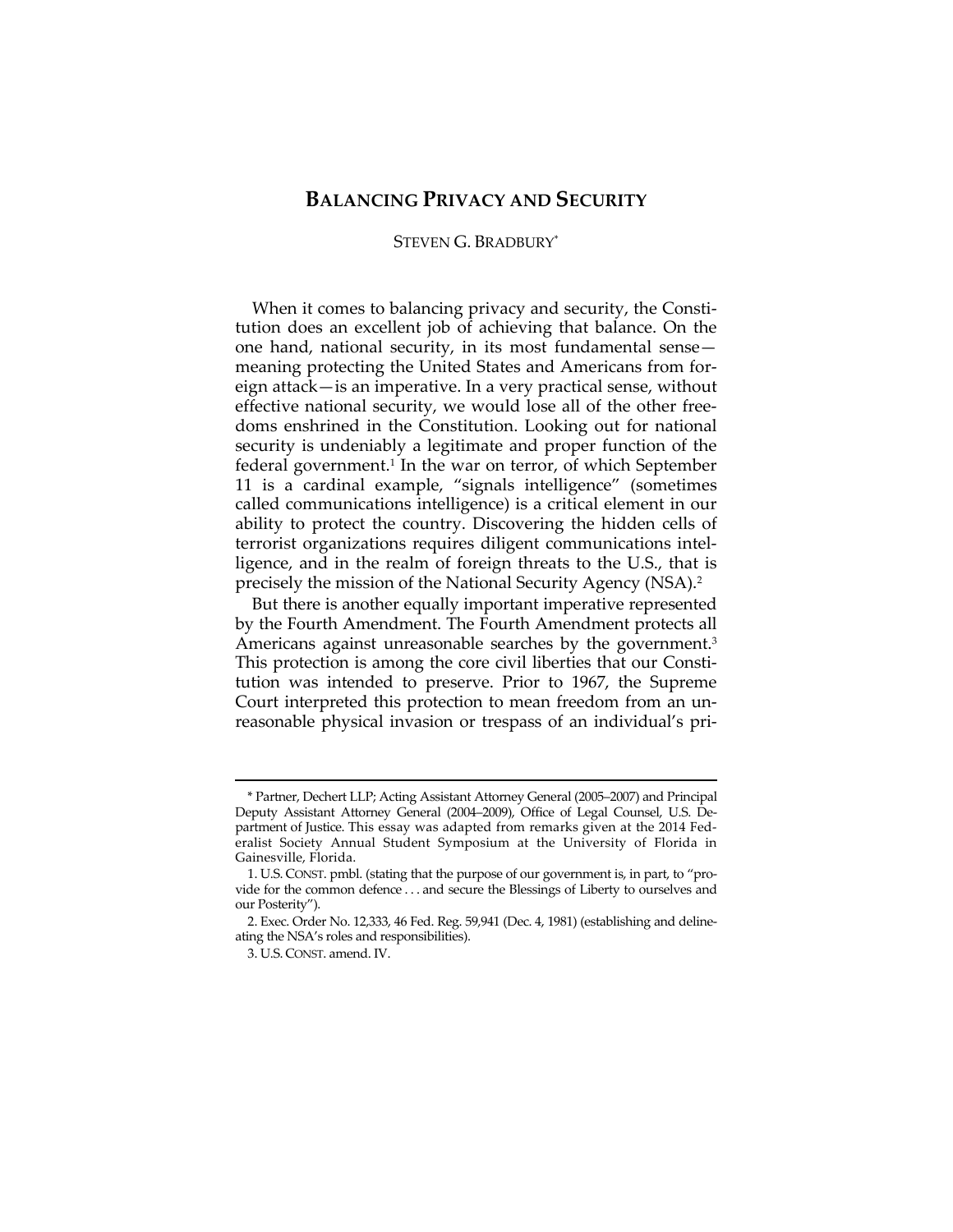vate sphere, like the home or physical property.<sup>4</sup> Absent such a physical invasion, there was no "search" within the ambit of the Fourth Amendment. In 1967, the Court changed or clarified the standard for what is a Fourth Amendment "search" to focus instead on whether the government's action involves an encroachment on a person's "reasonable expectation of privacy" (whether involving a physical invasion or not).<sup>5</sup> That remains today the judicially constructed definition of a "search" under the Fourth Amendment.6

The fundamental principles of the Fourth Amendment mesh nicely with the needs of the national government to protect the country from foreign attack. In other words, James Madison well understood what he was doing!<sup>7</sup> Indeed, the Constitution he helped to craft achieves just the right equilibrium. Under our Constitution, there is no necessary conflict between the needs of national security, including the mission of the National Security Agency, and the protection of the legitimate and reasonable expectations of privacy of Americans to be free from unreasonable invasion by the government. The structure of the Constitution provides a harmonious balance.

In response to political calls for greater protection of privacy, Congress may provide through legislation for additional protections over and above the baseline protections of the Constitution. There is a particular interest in legislating heightened protections in this age when technology is rapidly developing and enabling citizens to extend their lives, their personalities, and their most private thoughts out to the whole world over the Internet through digital communications.

Sometimes those statutory protections, however, can infringe on the functions and mission of our intelligence agencies in protecting the country against foreign threats, and in that event, we may see modulations in the level of statutory protec-

<sup>&</sup>lt;u> 1989 - Johann Barn, mars ar breithinn ar chuid ann an t-Alban ann an t-Alban ann an t-Alban ann an t-Alban a</u> 4. *See, e.g.*, Goldman v. United States, 316 U.S. 129, 134–36 (1942); Olmstead v. United States, 277 U.S. 438, 466 (1928).

 <sup>5.</sup> Katz v. United States, 389 U.S. 347, 360–61 (1967) (Harlan, J., concurring).

<sup>6</sup>*. See, e.g.*, United States v. Jones, 132 S. Ct. 945, 950 (2012).

 <sup>7.</sup> James Madison introduced the Fourth Amendment in the House of Representatives. *See* James Madison, Speech to the House of Representatives (June 8, 1789), *in* 12 THE PAPERS OF JAMES MADISON 197, 201 (Robert A. Rutland et al. eds., 1977).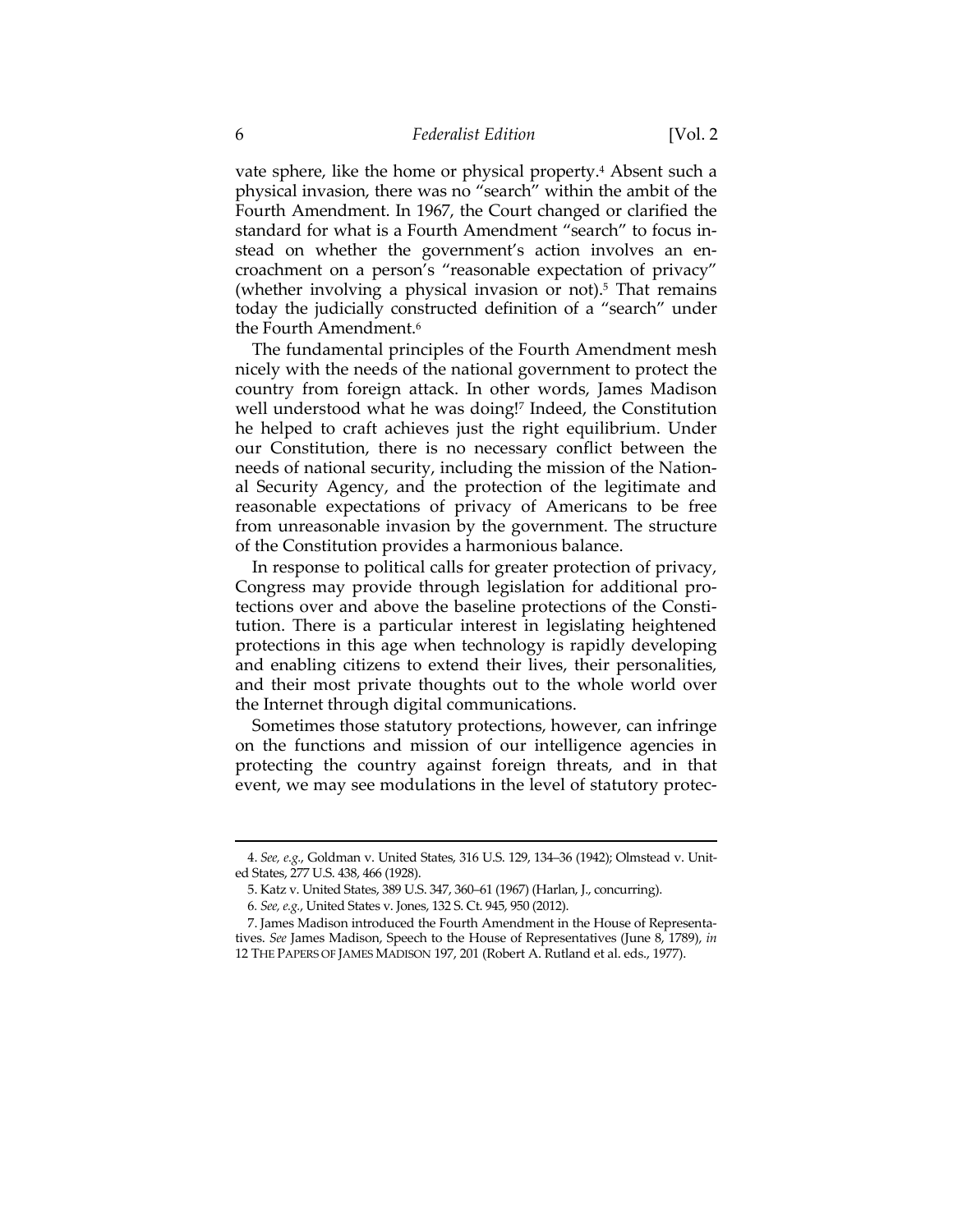tion over time.8 Sometimes Congress goes a little too far in ratcheting down and restricting what can be done, and other times statutory protections are modified, or modulated, to give the executive branch more leeway in responding to foreign threats. Indeed, we have seen this happen even since September 11. My view is that the current state of statutory law, as an overlay on the fundamental principles of the Fourth Amendment, has it just about right. We have reestablished a good equilibrium, and I think the activities of the National Security Agency, which I believe are fully consistent with the statutes that Congress has passed and with the Fourth Amendment, respect that balance.

A great debate is raging because of the disclosures of Edward Snowden about the National Security Agency's programs. Exposing those security programs to public debate, and, of course, to the knowledge of our enemies, results in vigorous disagreement about the importance and the dangers of these programs. I believe that the Snowden leaks have been hugely damaging to our national security. At the same time, I acknowledge that the ensuing public debate is extremely healthy. We have had great debates over the proper level of statutory civil liberties protections in the face of national security needs before; this debate is not unprecedented. But it can provide an important national "teaching moment" in terms of informing the depth of understanding of our constitutional structures by the average American. The programs of the National Security Agency that have been exposed by the Snowden leaks and by the additional declassification and release of further details by the government,<sup>9</sup> as well as the public debate over those programs, provide a good model for discussing and comparing the principles under the Fourth Amendment on the one hand, and some of the basic concepts that inform our concerns about balancing national security and privacy on the other.

<u> 1989 - Johann Barn, mars ar breithinn ar chuid ann an t-Alban ann an t-Alban ann an t-Alban ann an t-Alban a</u>

<sup>8</sup>*. See generally* Laura K. Donohue, *Bulk Metadata Collection: Statutory and Constitutional Considerations*, 37 HARV. J.L. & PUB. POL'Y 757 (2014) (describing privacy protection legislation instituted since September 11).

<sup>9</sup>*. See, e.g.*, Brendan Sasso, *US declassifies details of NSA phone call surveillance program*, THE HILL (July 31, 2013, 7:15 PM), http://thehill.com/policy/technology/314771 administration-declassifies-details-of-phone-spying [http://perma.cc/PD53-VJ9J].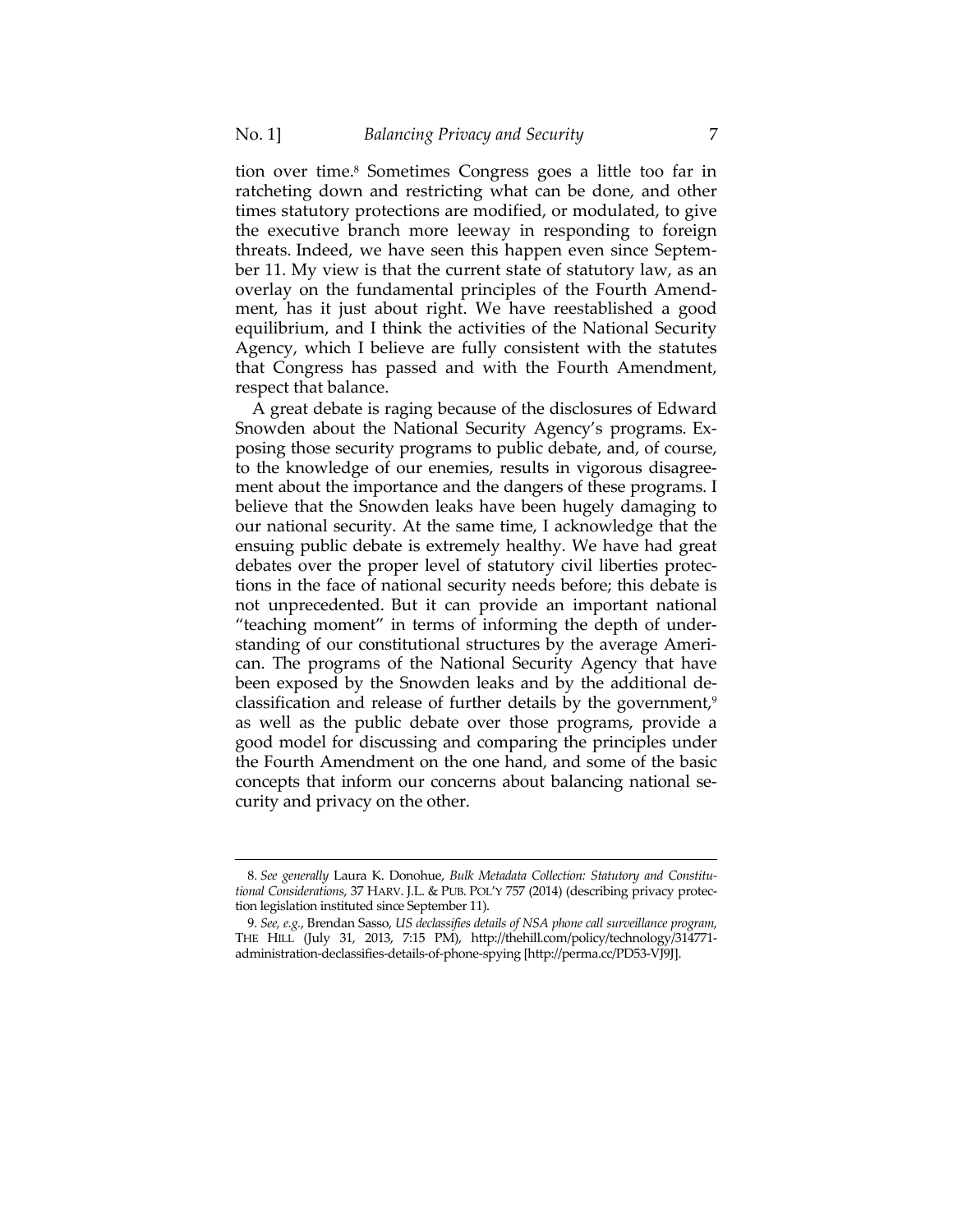## 8 *Federalist Edition* [Vol. 2

If you look at the two principal programs of the National Security Agency that have been disclosed, $10$  they nicely illustrate some fundamental concepts under the Fourth Amendment. In addition, they inform the debate about whether Congress should go significantly further than it has gone to restrict the activities of the intelligence agencies. This debate is hugely important and historic, and largely thanks to this debate, we are living through an interesting time to be a constitutional scholar and to be a student of national security and national security law.

Let me describe the two major national security programs at issue in this debate. Because these programs aptly illustrate fundamental principles of the Fourth Amendment, I think all Americans should know more about them, especially before taking sides in the debate. The first of the two NSA programs at issue is the (by now well-known and much maligned) telephone metadata program.11 The second program is the collection of communications content that is targeted at non-U.S. persons who are believed to be located outside the United States.<sup>12</sup> As that description suggests, the second program focuses on international communications.13

The first program, the telephone metadata collection, does not involve listening in on phone calls.<sup>14</sup> Indeed, it does not involve the collection of any data or information other than tables of numbers—listing which phone numbers have called what other numbers, as well as the date and time and duration of the calls.15 This information is termed "metadata" because it includes only transactional data about communications, not any information about the substance of the communications themselves.16 This data is collected by the telephone companies in the ordinary course of business for billing purposes and kept in their databases for a period of months. Each company has its own database of calling records for its own subscribers.

<u> 1989 - Johann Barn, mars ar breithinn ar chuid ann an t-Alban ann an t-Alban ann an t-Alban ann an t-Alban a</u>

16. *Id.*

<sup>10</sup>*. Myth vs. Fact on FISA Collection*, U.S. HOUSE OF REPRESENTATIVES PERMANENT SELECT COMM. ON INTELLIGENCE, http://intelligence.house.gov/myth-vs-fact-fisacollection [http://perma.cc/HN9Y-U5GG] (last visited Aug. 1, 2014).

 <sup>11.</sup> *Id.*

 <sup>12.</sup> *Id.*

 <sup>13.</sup> *Id.*

 <sup>14.</sup> *Id.*

 <sup>15.</sup> *Id.*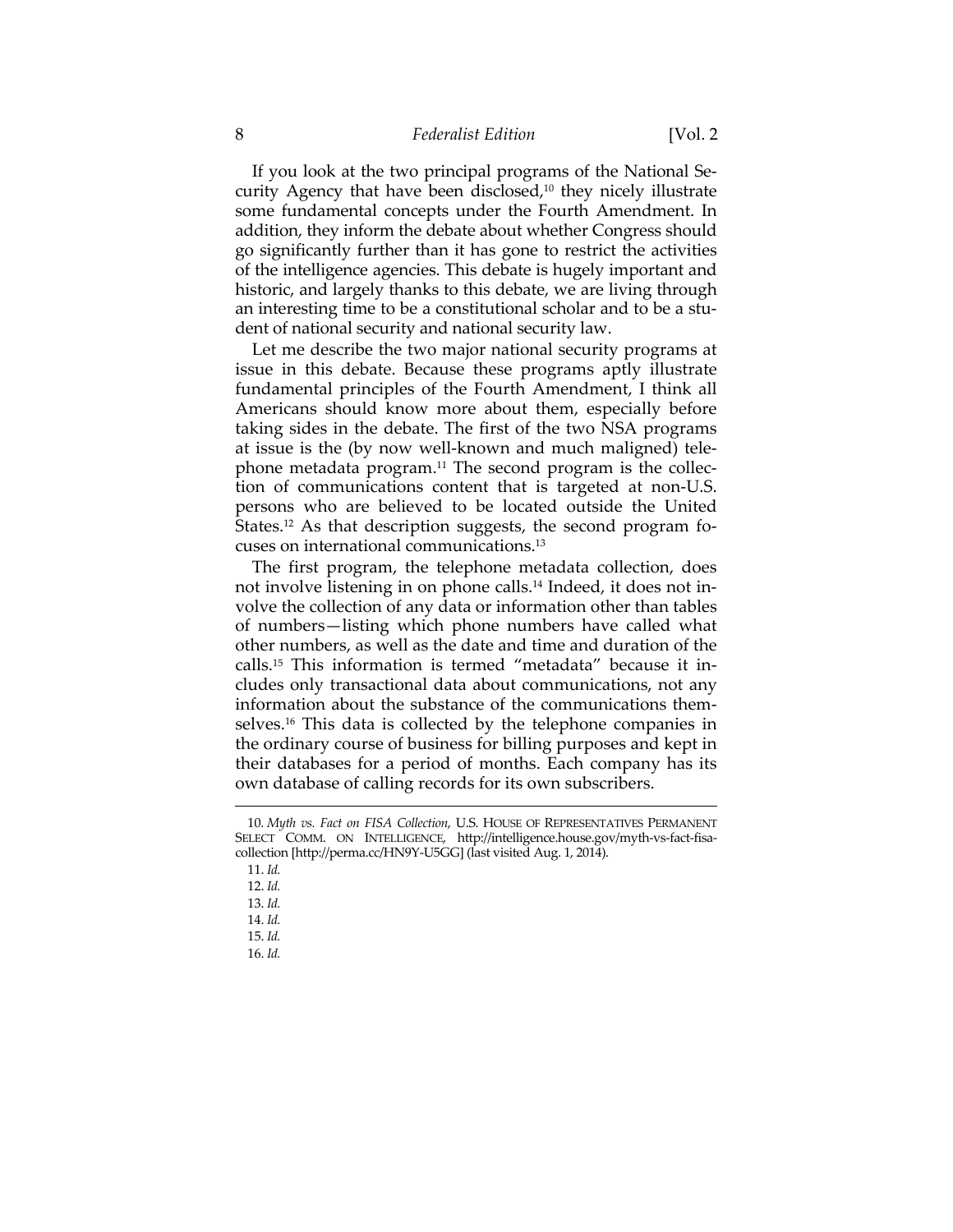The NSA's telephone metadata collection is authorized by an order from the Foreign Intelligence Surveillance Act ("FISA") court.17 The FISA court has reauthorized the order every ninety days since 2006. Under this order, the NSA collects the metadata in bulk from multiple phone companies, aggregates the data together into a single database, and converts the data into a common, efficiently-searchable format. The database is kept segregated and is used only for counterterrorism investigations. Under the court's order, the NSA is permitted to access the database only when it has reasonable suspicion that a particular phone number is associated with a foreign terrorist organization, and then the NSA may only use that specific phone number to "query" the database—essentially asking the database what incoming and outgoing calls have been made to and from the suspicious phone number. The output of those queries is simply a list of those particular phone numbers that have been in contact with the suspicious number. Under the court's orders in the past, the NSA was then permitted to conduct follow-up queries two or three "hops" out from the original suspicious number, or "seed number." Earlier this year, President Obama directed the NSA to stop following the connections out to the third hop,<sup>18</sup> so now the NSA is limited to reviewing suspicious connections only up to two hops from the seed number.

The purpose of this metadata program is to enable FBI investigators to discover new phone numbers—numbers the FBI was not aware of before—that may be associated with a terrorist cell operating inside the United States. Of course, phone numbers within the U.S. that may be in communication with known foreign terrorist organizations outside the U.S. are among the most important numbers to identify for national security purposes. If the NSA discovers such a number from this program, the NSA will "tip" the number to the FBI for follow-up investigation. If the FBI investigates the person or persons associated with the new number and discovers further suspicious information, at a certain point in the investigation, the FBI may develop sufficient

<u> 1989 - Johann Barn, mars ar breithinn ar chuid ann an t-Alban ann an t-Alban ann an t-Alban ann an t-Alban a</u>

 <sup>17.</sup> *See* 50 U.S.C. § 1861 (2012).

 <sup>18.</sup> *See* Press Release, The White House, Office of the Press Sec'y, Presidential Policy Directive—Signals Intelligence Activities (Jan. 17, 2014), *available at* http:// www.whitehouse.gov/the-press-office/2014/01/17/presidential-policy-directivesignals-intelligence-activities [http://perma.cc/38MX-ARH2].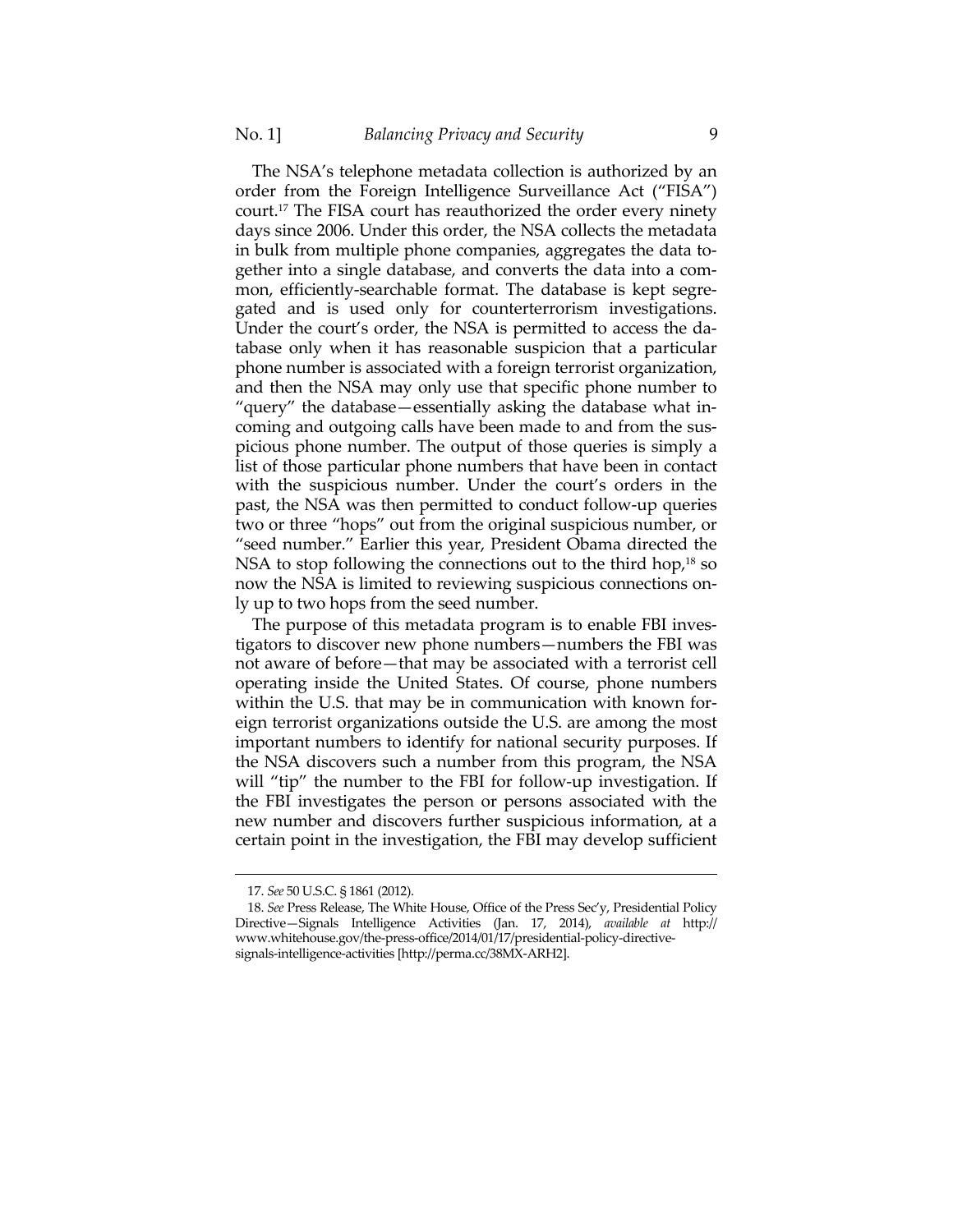probable cause of terrorist-related activity to obtain a wiretap warrant or a search warrant from a federal judge, including potentially from a FISA court judge.19 The further investigation may lead to evidence that could support an arrest.

That is the way that counterterrorism investigations, just like other law enforcement investigations, generally develop. One discovery may lead to probable cause for a wiretap and eventually for an arrest. The "search" standard of the Fourth Amendment is flexible and enables law enforcement organizations or intelligence agencies to put together the building blocks of an investigation that may lead to probable cause for an eventual arrest.

In applying the Fourth Amendment's concept of a "search," there is a logical and critical difference between transactional records—or metadata—and the content of communications. The Supreme Court has held that a customer of a telephone company does not have a reasonable expectation of privacy in the sort of calling records involved in the NSA's metadata collection,20 which are transactional records generated by the companies for their own business purposes in the course of providing services.21 They are similar in this respect to the records generated by a bank when a check is cashed, or the records generated by a merchant when a customer charges a purchase to a credit card.<sup>22</sup> These are all business records of transactions and are not private records that the customer controls or in which the customer maintains a reasonable expectation of privacy.<sup>23</sup> In the case of telephone metadata, that is principally because the records are generated for and used by the phone companies in the course of operating their businesses, and they do not reveal the content of any customer's private communication.24

Similarly, government agencies, including both law enforcement departments and regulatory agencies conducting regulatory investigations, act consistently with the demands of

<u> 1989 - Johann Stein, marwolaethau a bhann an t-Amhain an t-Amhain an t-Amhain an t-Amhain an t-Amhain an t-A</u>

 <sup>19.</sup> *See* 50 U.S.C. § 1805 (2012).

 <sup>20.</sup> *See* Smith v. Maryland, 442 U.S. 735, 742–44 (1979).

 <sup>21.</sup> Myth vs. Fact on FISA Collection, *supra* note 10.

<sup>22</sup>*. See* United States v. Miller, 425 U.S. 435, 437 (1976) (finding no reasonable expectation of privacy in bank records under the Fourth Amendment).

<sup>23</sup>*. Smith*, 442 U.S. at 742–44.

 <sup>24.</sup> Myth vs. Fact on FISA Collection, *supra* note 10.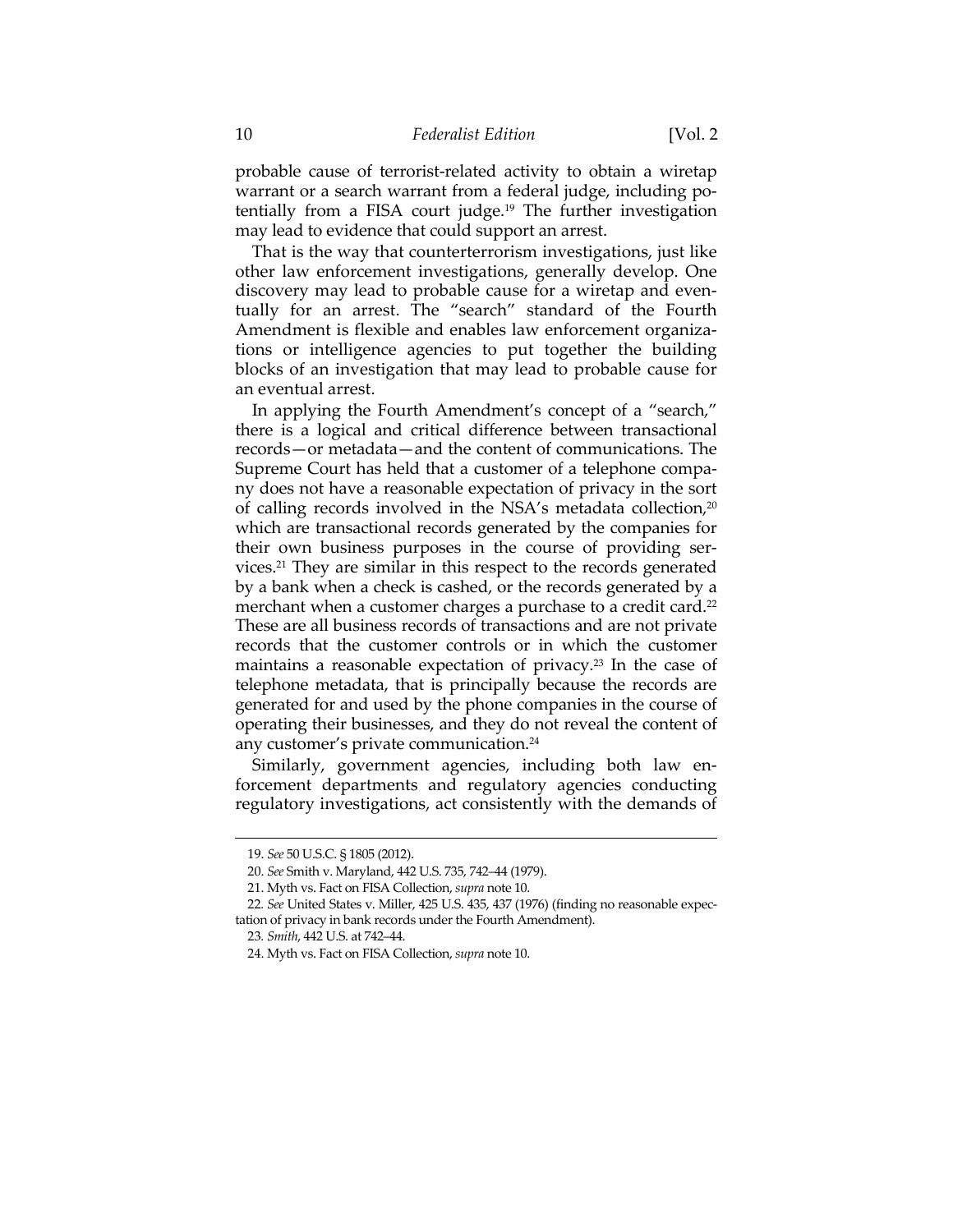the Fourth Amendment when they obtain business records that are relevant to an authorized investigation through the use of subpoenas, often without any court involvement.<sup>25</sup> This standard of "relevance" is the same standard that regulatory agencies rely on to obtain business records with administrative subpoenas or civil investigatory demands,<sup>26</sup> which are not approved by any court.<sup>27</sup> The standard is no different from that used by grand juries to subpoena documents and other records that the grand jury believes may be relevant to whether a crime has or has not been committed.<sup>28</sup> Grand jury subpoenas also do not require court approval. The important difference for the NSA is that its authority comes from the Foreign Intelligence Surveillance Act (FISA), and under FISA, the NSA is required to get court approval in the form of a court order authorizing the collection of the business records, and that is what the NSA does to collect the telephone metadata.

Some have argued that the NSA must or should obtain a search warrant supported by probable cause before obtaining such metadata business records.29 The Fourth Amendment, however, does not require a search warrant in these circumstances, $30$  and a probable cause requirement would be wholly unworkable for this type of program. The point of the metadata collection is to discover the initial building blocks of information to support a follow-up investigation that may eventually lead to the development of probable cause. The probable cause sufficient to support a wiretap or search warrant often only comes from following up on an ini-

<u> 1989 - Johann Stein, marwolaethau a bhannaich an t-Amhair an t-Amhair an t-Amhair an t-Amhair an t-Amhair an</u>

 <sup>25.</sup> *Id.*

 <sup>26.</sup> Graham Hughes, *Administrative Subpoenas and the Grand Jury: Converging Streams of Criminal and Civil Compulsory Process*, 47 VAND. L. REV. 573, 587 (1994) (civil investigation demands "almost exactly mirror[] the standards for challenging a grand jury subpoena" as does obtaining an administrative subpoena).

 <sup>27.</sup> *See id.* at 589.

<sup>28</sup>*. See* United States v. R. Enterprises, Inc., 498 U.S. 292, 297 (1991) (holding grand jury subpoenas do not require probable cause).

 <sup>29.</sup> *See, e.g.*, Randy Barnett, *Why the NSA Data Seizures Are Unconstitutional*, 38 HARV. J.L. & PUB. POL'Y 3 (2015).

<sup>30</sup>*. See* Smith v. Maryland, 442 U.S. 735 (1979) (holding that there is no reasonable expectation of privacy in metadata); Orin Kerr, *Metadata, the NSA, and the Fourth Amendment: A Constitutional Analysis of Collecting and Querying Call Records Databases*, VOLOKH CONSPIRACY (July 17, 2014, 3:54 AM), http://www.volokh.com/2013/07/17/ metadata-the-nsa-and-the-fourth-amendment-a-constitutional-analysis-of-collectingand-querying-call-records-databases/ [http://perma.cc/5FGR-JFML].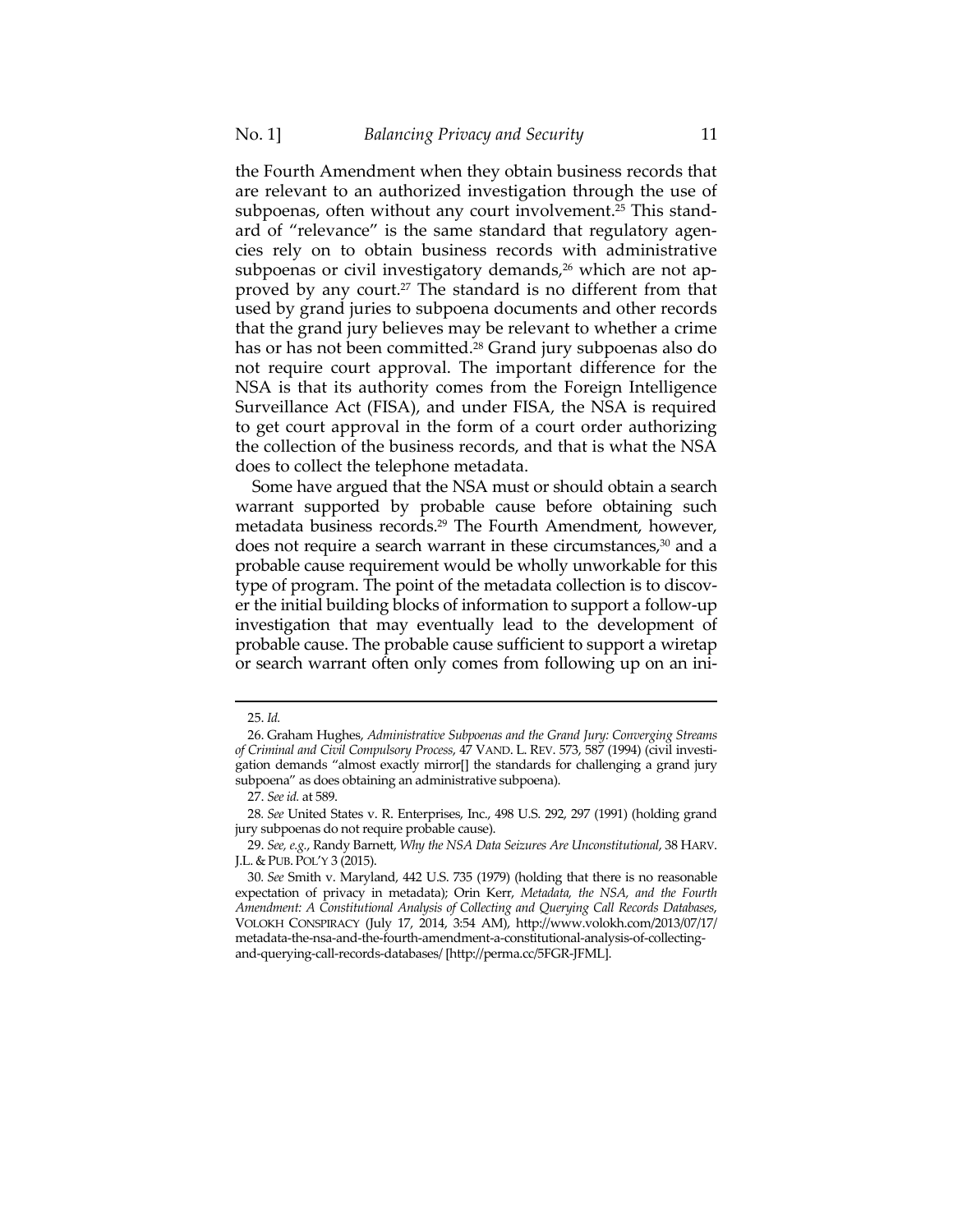tial "tip" generated by the review of transactional records, and that is precisely how this program is intended to contribute to counterterrorism investigations.

Responding to public opposition to the NSA's telephone metadata program, Congress is currently considering legislation that would prohibit the collection of bulk metadata under FISA. In my view, such a restriction is a bad idea. Under this legislation, the NSA would be unable to collect data from multiple companies where necessary to assemble a single, efficiently searchable database.<sup>31</sup> This restriction would also mean that the NSA would be prevented from collecting and storing data in bulk where doing so is the only way to preserve important business records that may be useful for a counterterrorism investigation.32 Without the ability for U.S. intelligence agencies to acquire the data in bulk under FISA, these important business records would only exist for as long as the private companies happen to retain the data for their own business purposes or as required by regulatory agencies for reasons unrelated to national security.<sup>33</sup> For example, telephone companies typically retain their metadata calling records for only 18 months, as specified by the Federal Communications Commission for purposes of resolving customer billing disputes.<sup>34</sup> Under its metadata program, on the other hand, the NSA was storing the data for five years, so that it could conduct more extensive historical analyses of calling connections involving suspected terrorist numbers—historical analyses that can often provide very important new leads for FBI investigations.

The second NSA program revealed by Snowden is the socalled "section 702" program. Unlike the metadata program, this second program does involve content collection, but this collection is focused on international communications. The 702 collection is conducted under an amendment to the Foreign Intelligence Surveillance Act that Congress passed in 2008. The program, as it exists today, is the successor of sorts to the war-

<u> 1989 - Johann Barn, mars ann an t-Amhain an t-Amhain ann an t-Amhain an t-Amhain an t-Amhain an t-Amhain an t-</u>

 <sup>31.</sup> Dan Roberts, *The USA Freedom Act: a look at the key points of the draft bill*, THE GUARDIAN, Oct. 10, 2013, http://www.theguardian.com/world/2013/oct/10/the-usafreedom-act-a-look-at-the-key-points-of-the-draft-bill [http://perma.cc/P8XT-F9Z6].

 <sup>32.</sup> *Id.*

 <sup>33.</sup> USA Freedom Act, H.R. 3361, 113th Cong. (2014).

 <sup>34.</sup> *See* 47 C.F.R. § 42.6 (2014).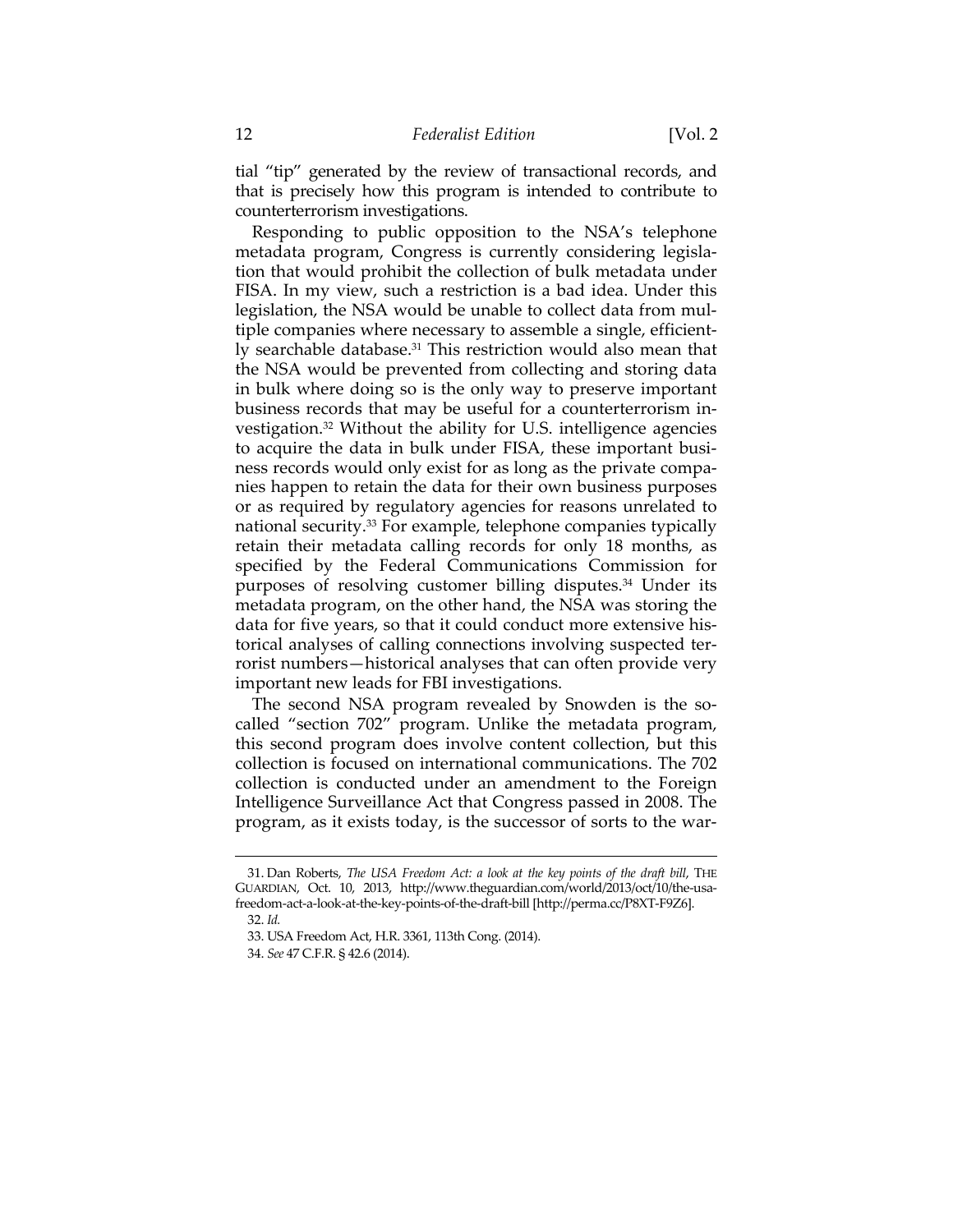rantless surveillance program that President Bush initiated after September 11. Collections under the 702 program are "searches" under the Fourth Amendment because they do involve content. And these searches even involve reviewing private communications of Americans who may be party to an international call or email with someone outside the U.S. who is the target of the surveillance.

The critical point for Fourth Amendment purposes, however, is that this surveillance is focused on foreign intelligence and on international communications. The 702 program is designed to target the international communications of "non-U.S. persons"—meaning neither U.S. citizens nor lawful permanent U.S. residents—who are reasonably believed to be located outside the U.S. when the surveillance occurs.<sup>35</sup> These foreigners and their international communications—are "searched" under the 702 program within the meaning of the Fourth Amendment, but the courts of appeals have been consistent in holding that such foreign intelligence searches targeted at foreign threats to the U.S., rather than domestic U.S. security threats, do not require a traditional search warrant under the Fourth Amendment in order to justify the search as "reasonable."36 In other words, a foreign intelligence search targeted at non-U.S. security threats, even one conducted on telephone lines or email connections inside the United States, may be "reasonable" in satisfaction of the Fourth Amendment without the need to obtain a court-approved search warrant supported by a traditional probable cause determination.

In fact, consistent with the conclusion that no warrant is required, this entire category of foreign-targeted international communications intelligence gathering was originally intended by Congress to be completely excluded from FISA when the statute was enacted in 1978. FISA was originally designed so that such surveillance would not require any approval from the FISA court at all. Indeed, prior to enactment of FISA, such foreign intelligence surveillance occurred under the Ar-

<u> 1989 - Johann Barn, mars ann an t-Amhain an t-Amhain ann an t-Amhain an t-Amhain an t-Amhain an t-Amhain an t-</u>

<sup>35</sup>*. See* 50 U.S.C. § 1802 (2012).

<sup>36</sup>*. See* United States v. Johnson, 952 F.2d 565, 572 (1st Cir. 1991); United States v. Pelton, 835 F.2d 1067, 1075–76 (4th Cir. 1987); United States v. Badia, 827 F.2d 1458, 1464 (11th Cir. 1987).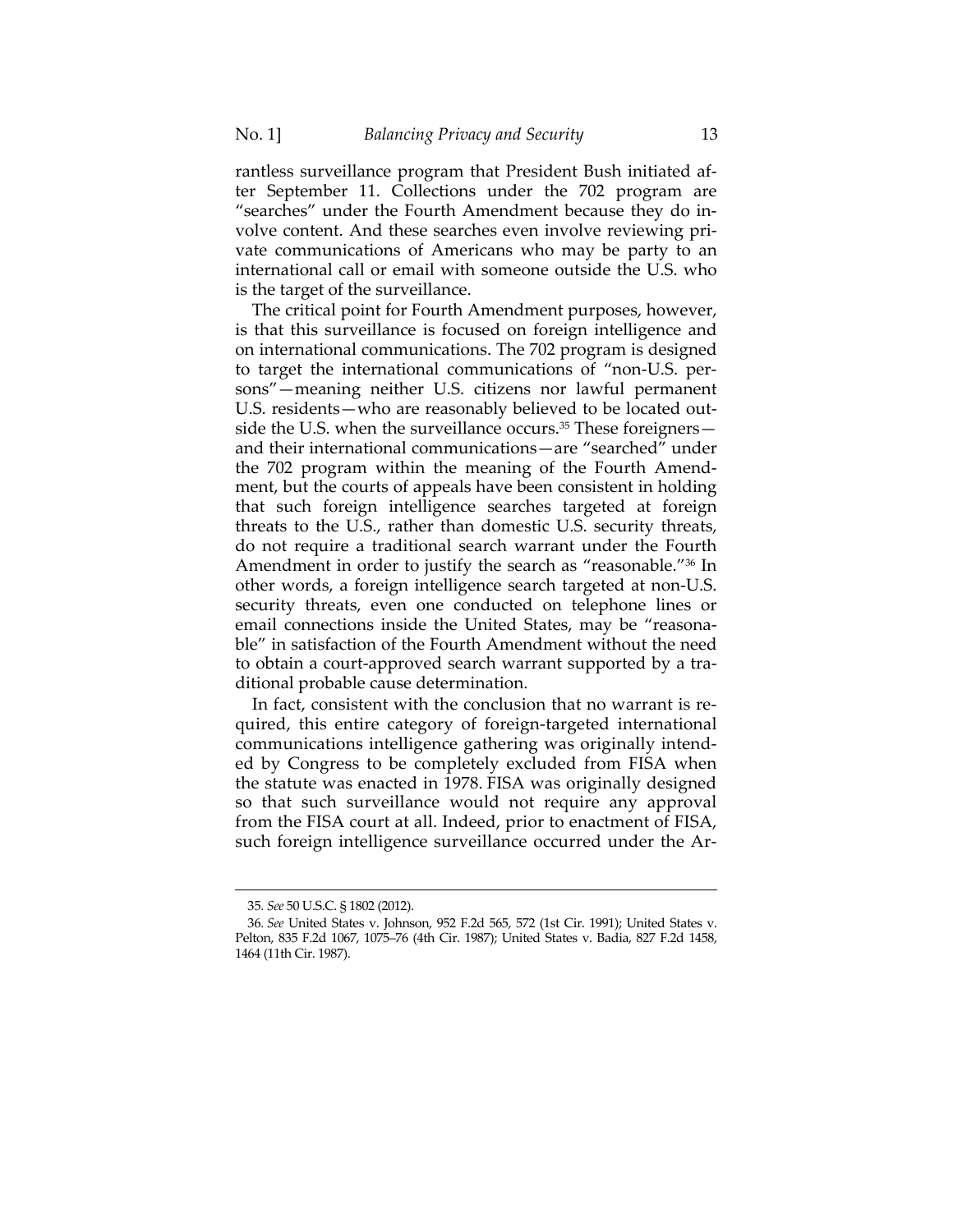ticle II constitutional authority of the President without any court involvement.

Over time, however, in the decades following the enactment of FISA, communications technology changed, and, as a result, the surveillance of most international communications came to require a FISA order, even though Congress had not intended that result. The executive branch tolerated the requirement to go through the motions of obtaining FISA court approval for each individual surveillance operation right up until September 11. But with the attacks of September 11 and the fear of further imminent attacks on the U.S. homeland, the impediments created by the cumbersome FISA process<sup>37</sup> became a serious problem. The President's and the intelligence community's attention was trained on detecting potential follow-on terrorist plots through broader and more nimble surveillance of the international communications of identified terrorist suspects than would be feasible under traditional FISA procedures as they existed at that time.<sup>38</sup> It was for that reason that President Bush authorized the NSA to initiate the extraordinary "warrantless" surveillance program.

Eventually, at the end of 2005, *The New York Times* reported on the existence of this warrantless surveillance program, and that disclosure precipitated controversy and a heated public and political debate, including on Capitol Hill. What was the ultimate outcome of this debate? President Bush was not impeached for circumventing FISA (as Al Gore had urged<sup>39</sup>), and no one who carried out his orders was prosecuted. Instead, Congress effectively approved and ratified the President's surveillance pro-

<u> 1989 - Johann Stein, marwolaethau a bhann an t-Amhain an t-Amhain an t-Amhain an t-Amhain an t-Amhain an t-A</u>

<sup>37</sup>*.* Richard Henry Seamon & William Dylan Gardner, *The Patriot Act and the Wall Between Foreign Intelligence and Law Enforcement*, 28 HARV. J.L. & PUB POL'Y 319, 376–77 (2005).

<sup>38</sup>*. See* PRIVACY AND CIVIL LIBERTIES OVERSIGHT BD., REPORT ON THE SURVEILLANCE PROGRAM OPERATED PURSUANT TO SECTION 702 OF THE FOREIGN INTELLIGENCE SURVEILLANCE ACT 3–4 (2014), http://www.pclob.gov/All%20Documents/Report% 20on%20the%20Section%20702%20Program/PCLOB-Section-702-Report-PRE-RELEASE.pdf [http://perma.cc/GF3B-W7PR] [hereinafter 702 Report].

 <sup>39.</sup> Teddy Davis, *Gore Says Bush Wiretapping Could Be Impeachable Offense*, ABC NEWS (Jan. 16, 2006), http://abcnews.go.com/US/story?id=1511599 [http://perma.cc/5XDX-ANKW].